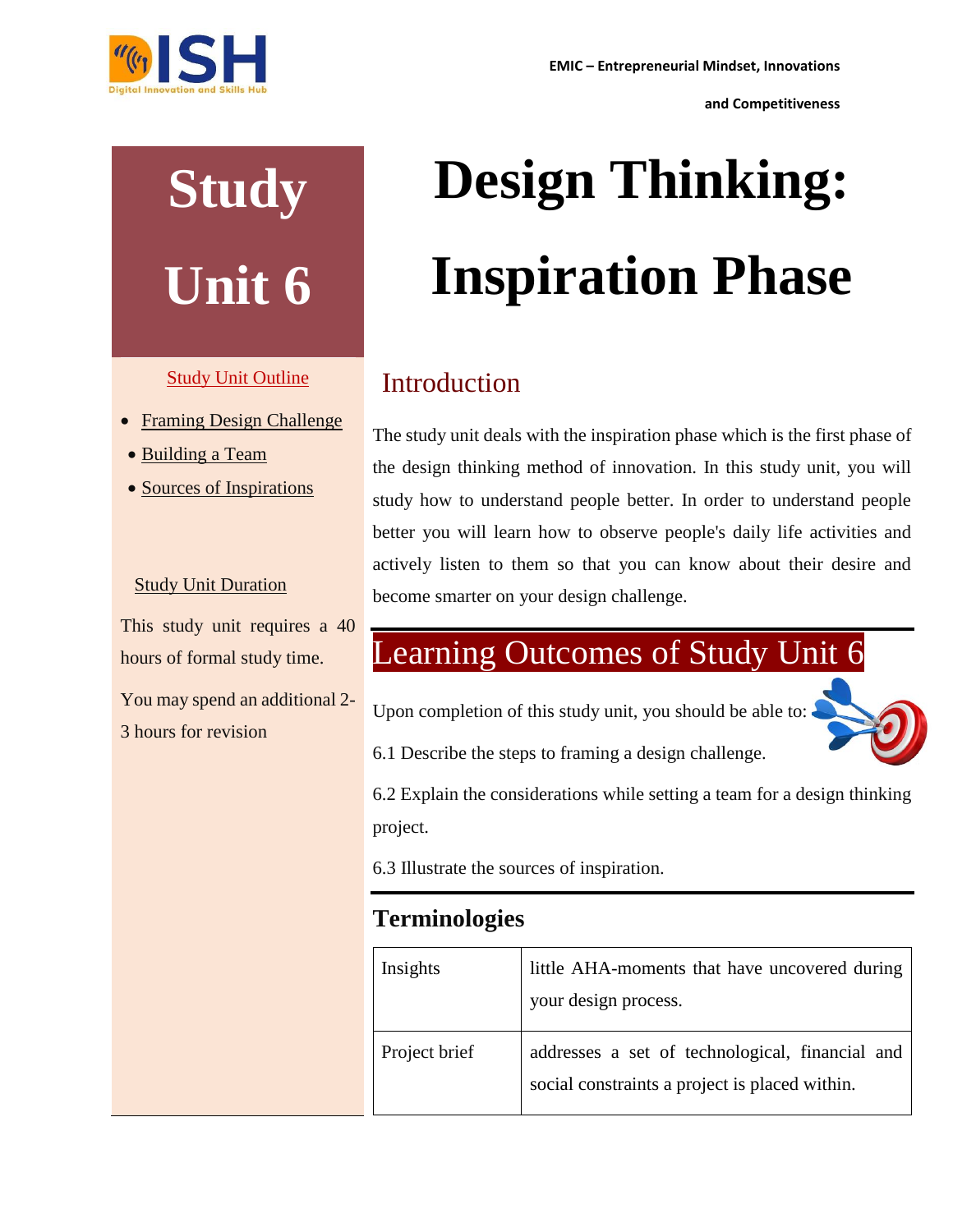

#### **6.1 Design Thinking: The inspiration phase**

#### **6.1.1 Framing a design challenge**

Design thinking projects aim at solving problems/challenges. In order to solve a problem, it needs to be well defined since a well-defined problem is a half way solved. Ideally, the inspiration space starts with a project brief. The project brief can address a set of technological, financial and social constraints the project is placed within. Problems can be either too narrow or broad to solve. If the problem lies on either of these extremes, then it will be less likely to bring the desired solutions. Therefore, framing the design challenge appropriately will enable you to start at the right foot, organize how you think about your solutions and helps you clarify when ambiguity occurs in the course of your design. While framing your design consider the ultimate impact you want to create, allow for variety of solutions, and consider the context. It is essential to work on this repeatedly until you get a well refined design challenge which can make you feel excited to solve. Framing a design challenge is starting the design projects in the form of how can we question. For example, if we take this course, one of the project's brief or framed design challenge from the teachers' side could be, how can we improve the learning experiences of students focusing on digital technologies. The following steps should be followed so as to frame your design challenges.

- 1. Write your design challenge in a short and easy to remember. It should be a single sentence which expresses what you want to do. This is usually framed in the form of question which enable you and your team to be solution oriented and brainstorm a lot of ideas in the course of the project.
- 2. Articulate the design challenge again by considering the constraints and context.
- 3. Check that the design challenge is neither too narrow nor too broad.
- 4. Repeat the above steps so that you will get the right question which inspires you to arrive at the right solution. If you can come up with at least three possible solutions in just few seconds you are on the right track.

Example: How to frame a design challenge;

What is the problem you want to solve?

Improving the lives of visually impaired people.

1. Write your design challenge in the form of how might we question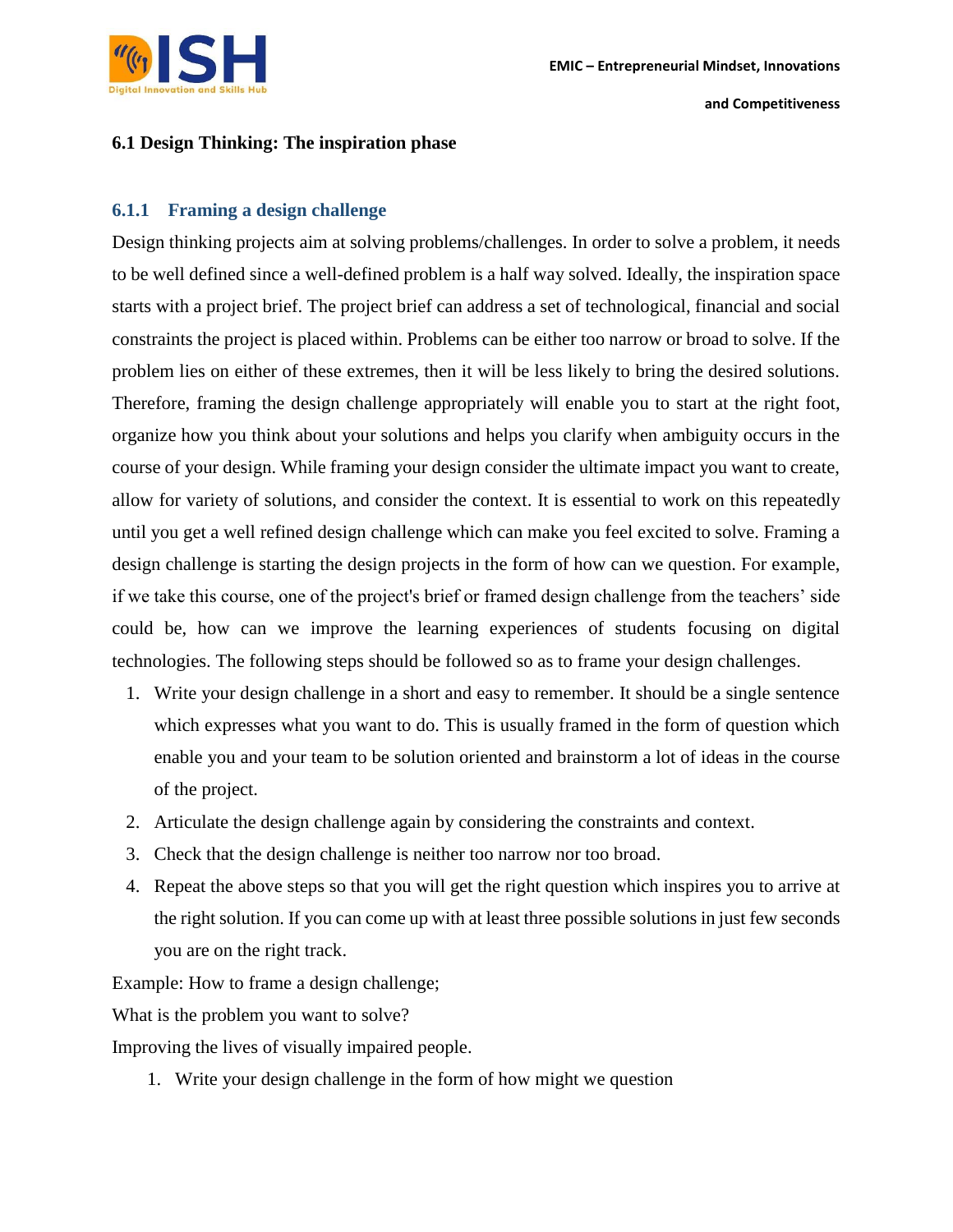

How might we improve the lives of visually impaired people

2. State the ultimate impact you want to create.

We want every visually impaired person to thrive.

3. What are possible solutions to your problem?

Provide psycho-social support for the visually impaired people; Provided vocational training for the visually impaired people; Teach them Braille; Providing life skills training; Train them on entrepreneurship and business skills; Creating access to Business Development Services

4. Write some of the context and constraints you are facing.

Because visually impaired person is scattered all over different districts we need a rehabilitation center. We need a solution that could work across different cultures.

5. Tweak your original question.

How might visually impaired people from different cultures be thrive in a rehabilitation center, shortly after their visual impairment?

#### **6.1.2 Building a Team**

Next, in order to come up with good results, starting with the right team is important. Preferably, the team members should have different backgrounds, the ability to be emphatic, think integrative, be optimistic, be open to experimentation and be able to collaborate. If you think about the systems innovation approach, you should by now know about the value of collaboration.

A team consisting of individuals from diverse disciples makes the human-centered design work best. By incorporating three business designers you could work on designing a social enterprise, however if you could include graphic a designer, a journalist, an industrial engineer, a sociologist, or psychologist in to the mix you are going to bring a new thinking into your team. It's important to identify the kind of talent your team will require—for example, if you're designing a social enterprise, a business designer is probably a good pick—but you will not get a novel and unexpected solutions using an expected team.

#### **6.1.3 Sources of Inspirations**

Once we have the team and a project brief the question is where do we get started for inspiration. Now, you are familiar that the design thinking is a method for developing innovations by focusing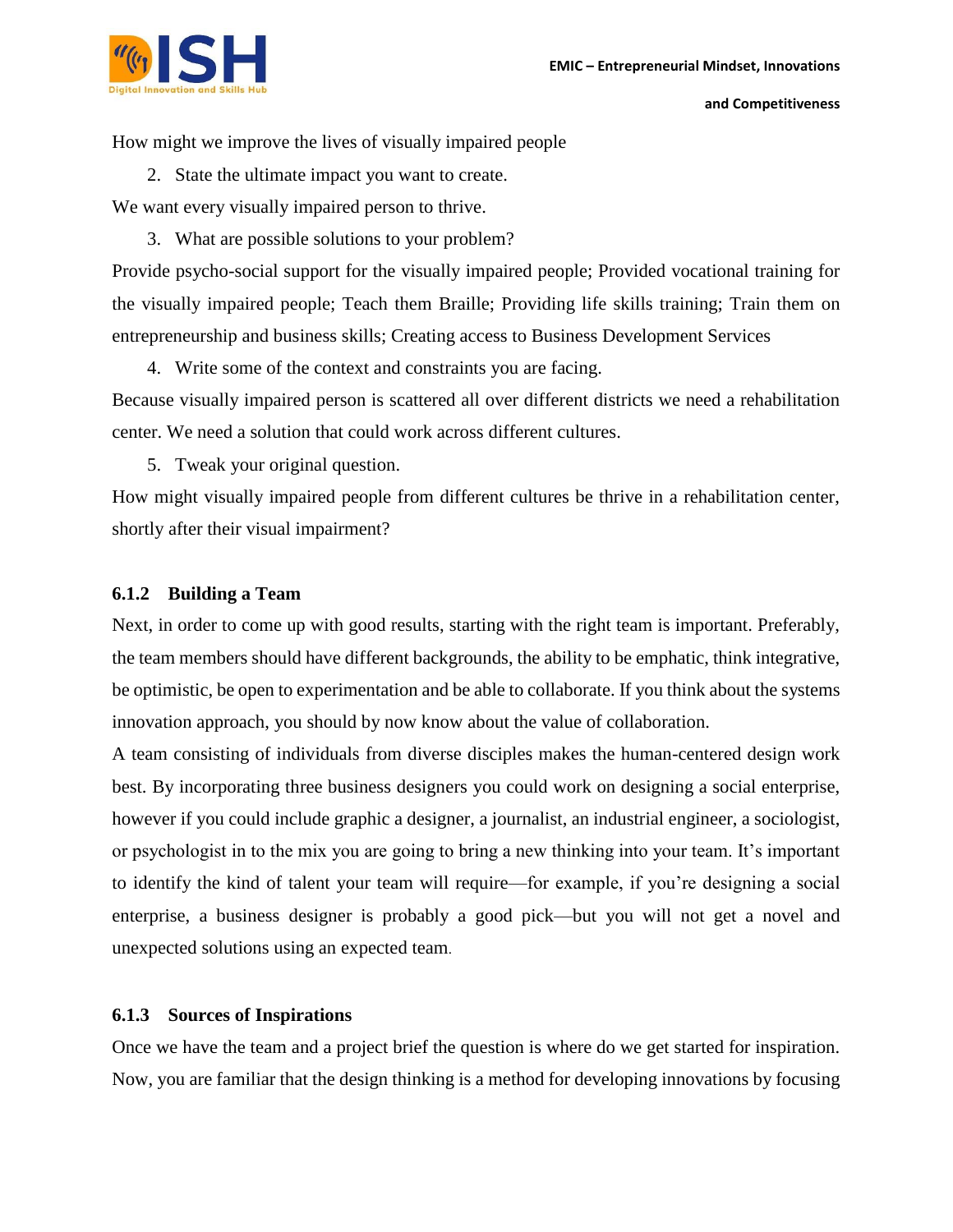

on understanding what people want and need in their life. You might say that this is just demand pull model, just to go out and conduct an interview; asking people what they want. The problem is that this is not really easy. What is needed is to convert need into demand. But, if we just have to make a market survey, then why there are no more success stories? The reason is this , Henry Ford once said "had I asked my customers what they wanted, they would have told me a faster horse." The problem is that asking people what they want usually leads to only incremental innovation. Because, people most of the time do not know or realize what they could benefit from. This thing is very good at adopting to inconvenient situation. When somebody comes up with a really useful innovation people usually say that this is so obvious why did no body come up with this before? So, if market survey that asks people what they want are not the best way to come up with radical innovations, then what can we do?

We have to start with putting people first. We can start with the people we know and see if we can get in depth insides into other peoples' lives and learn from them. We need to open our eyes towards many thoughtless acts that we did before in our everyday lives. This requires to observe how people behave. In doing so, keep in mind that a behavior is never wrong or right, but always meaningful. For example, few of us read instruction manuals when we unpack our gadgets. If we did, we might avoid some problems we might run into latter on; yet, for getting inspiration, looking at what people don't do can be a very good starting point, just like listing to what they don't say. At the same time, inspiration often comes from involving users into the experience early on. In doing so, asking why rather than what questions often leads to particularly good insights. Furthermore, we often have to make our mental pictures visual in order to create a common understanding and finally once we have gained insights from individuals we also need to look beyond them and think about how people and groups of people interact with each other.